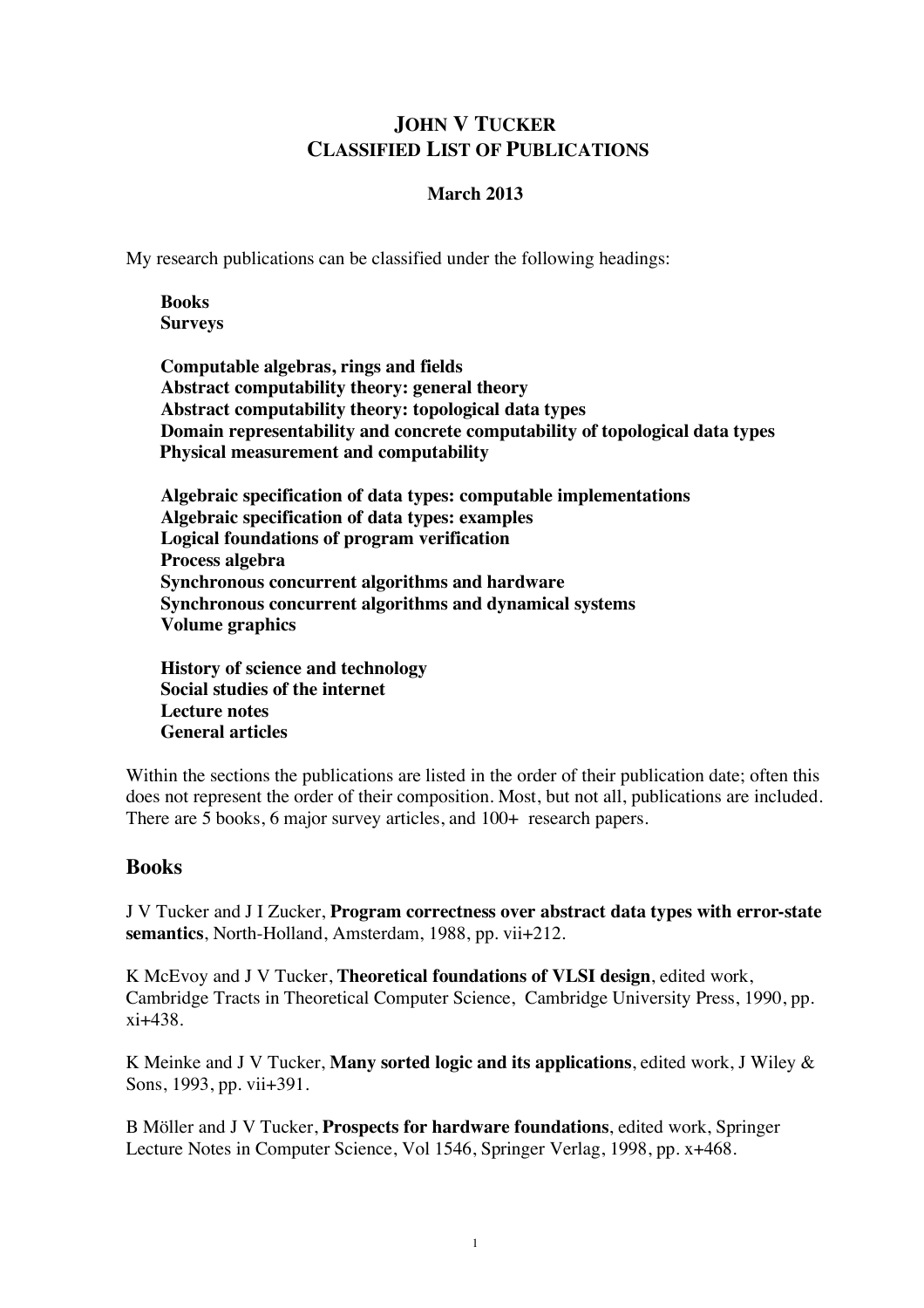A Beckmann, U Berger, B Löwe, and J V Tucker (eds.), **Logical approaches to computational barriers**, Springer Lecture Notes in Computer Science, Vol 3988, Springer Verlag, 2006, pp. xv+608.

# **Surveys**

K McEvoy and J V Tucker, *Theoretical foundations of hardware design,* in K McEvoy and J V Tucker (eds.), **Theoretical foundations of VLSI design**, Cambridge University Press, 1990, pp.1-62.

K Meinke and J V Tucker, *Universal algebra*, in S. Abramsky, D. Gabbay and T Maibaum (eds.) **Handbook of Logic in Computer Science. Volume I: Mathematical Structures**, Oxford University Press, 1992, pp.189-411.

V Stoltenberg-Hansen and J V Tucker, *Effective algebras,* in S Abramsky, D Gabbay and T Maibaum (eds.) **Handbook of Logic in Computer Science. Volume IV: Semantic Modelling** , Oxford University Press, 1995, pp.357-526.

V Stoltenberg-Hansen and J V Tucker, *Computable rings and fields*, in E Griffor (ed.), **Handbook of Computability Theory**, Elsevier, 1999, pp.363-447.

J V Tucker and J I Zucker, *Computable functions and semicomputable sets on many sorted algebras*, in S. Abramsky, D. Gabbay and T Maibaum (eds.) **Handbook of Logic for Computer Science Volume V: Logical and Algebraic Methods**, Oxford University Press, 317-523.

V Stoltenberg-Hansen and J V Tucker, *Computability on topological spaces via domain representations,* in S B Cooper, B Löwe and A Sorbi (eds), **New Computational Paradigms: Changing Conceptions of What is Computable**, Springer-Verlag, 2008, pp.153-194.

# **Computable algebras, rings and fields**

J V Tucker, *Computability and the algebra of fields: Some affine constructions*, **Journal of Symbolic Logic**, 45 (1980) 103-120.

V Stoltenberg-Hansen and J V Tucker, *Computing roots of unity in fields*, **Bulletin of the London Mathematical Society**, 12 (1980) 463-471.

V Stoltenberg-Hansen and J V Tucker, *Computable and continuous homomorphisms on metric partial algebras,* **Bulletin of Symbolic Logic**, 9 (2003), 299 - 334.

J E Blanck, V Stoltenberg-Hansen and J V Tucker, *Stability of representations of effective partial algebras*, **Mathematical Logic Quarterly**, 57 (2011) 217–231. DOI 10.1002/malq.200910133

See also **Surveys** and **Domain Representability**.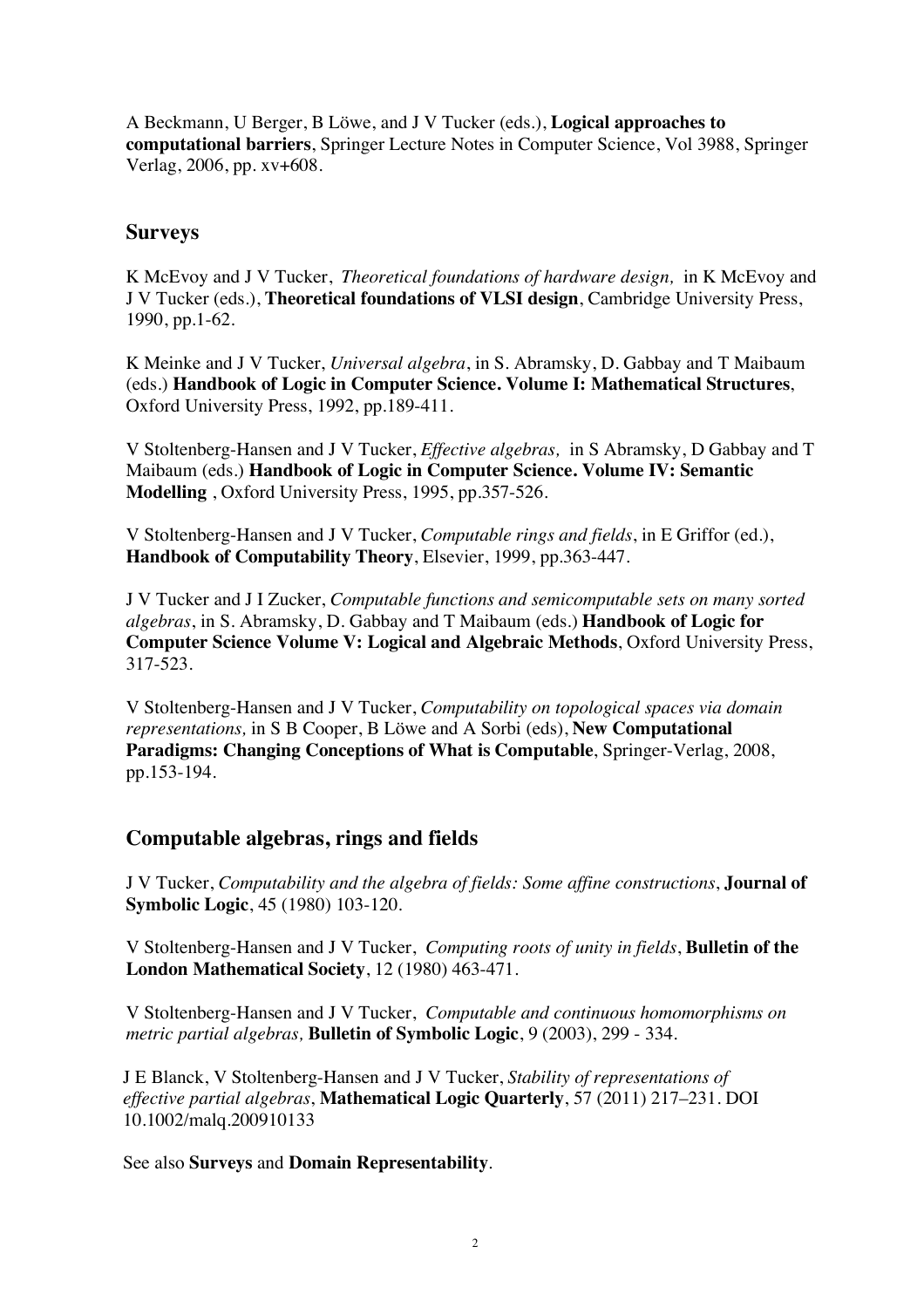# **Abstract computability theory: general theory**

J V Tucker, *Computing in algebraic systems*, in F R Drake and S S Wainer (eds.) **Recursion Theory, its Generalisations and Applications**, London Mathematical Society Lecture Note Series 45, Cambridge University Press, Cambridge, 1980, pp. 215-235.

J Moldestad, V Stoltenberg-Hansen and J V Tucker, *Finite algorithmic procedures and inductive definability*, **Mathematica Scandinavica**, 46 (1980) 62-76.

J Moldestad, V Stoltenberg-Hansen and J V Tucker, *Finite algorithmic procedures and computation theories*, **Mathematica Scandinavica**, 46 (1980) 77-94.

P R J Asveld and J V Tucker, *Complexity theory and the operational structure of algebraic programming systems*, **Acta Informatica**, 17 (1982) 451-476.

J V Tucker, *Applications of computability theory over abstract data types*, in J W Klop (ed.) **J W de Bakker: 25 Jaar Semantiek. Liber Amicorum**, CWI Amsterdam, 1989, 421-432.

J V Tucker and J I Zucker, *Horn programs and semicomputable relations on abstract structures.* In G Ausiello, M Dezani-Ciancaglini, S Ronchi Della Rocca (eds.) **Automata, Languages and Programming, Sixteenth Colloquium, Stresa, 1989**, Springer Lecture Notes in Computer Science 372, Springer-Verlag, Berlin, 1989, pp.745-760.

S S Wainer, J V Tucker and J I Zucker, *Provably computable functions on abstract data types*, In M Patterson (ed) **Automata, Languages and Programming, Seventeenth Colloquium, Coventry, 1990,** Springer Lecture Notes in Computer Science 443, Springer-Verlag, 1990, pp.660-673.

J V Tucker and J I Zucker, *Toward a general theory of computation and specification over abstract data types,* in S G Akl, F Fiala, and W W Koczkodaj (eds), **Advances in computation and information, May 1990**, Canadian Scholars Press, 1990, pp.101-102. Also book republished in Springer Lecture Notes in Computer Science 468, Springer-Verlag, Berlin, 1990, 129-133.

J V Tucker, *Theory of computation and specification over abstract data types and its applications*, in F L Bauer (ed), Proceedings of NATO Summer School 1989 at Marktoberdorf, in **Logic, algebra and computation,** Springer, 1991, pp.1-39.

J V Tucker and J I Zucker, *Examples of semicomputable sets of real and complex numbers*, in J P Myers Jr and M J O'Donnell (eds), **Constructivity in computer science,** Springer Lecture Notes in Computer Science 613, Berlin, pp.179-198.

J V Tucker and J I Zucker, *Projections of semicomputable relations on abstract data types*, **International J of Foundations of Computer Science** 2 (1991) 267-296.

J V Tucker and J I Zucker, *Deterministic and nondeterministic computation, and Horn programs, on abstract data types*, **Journal of Logic Programming**, 13 (1992) 23-55.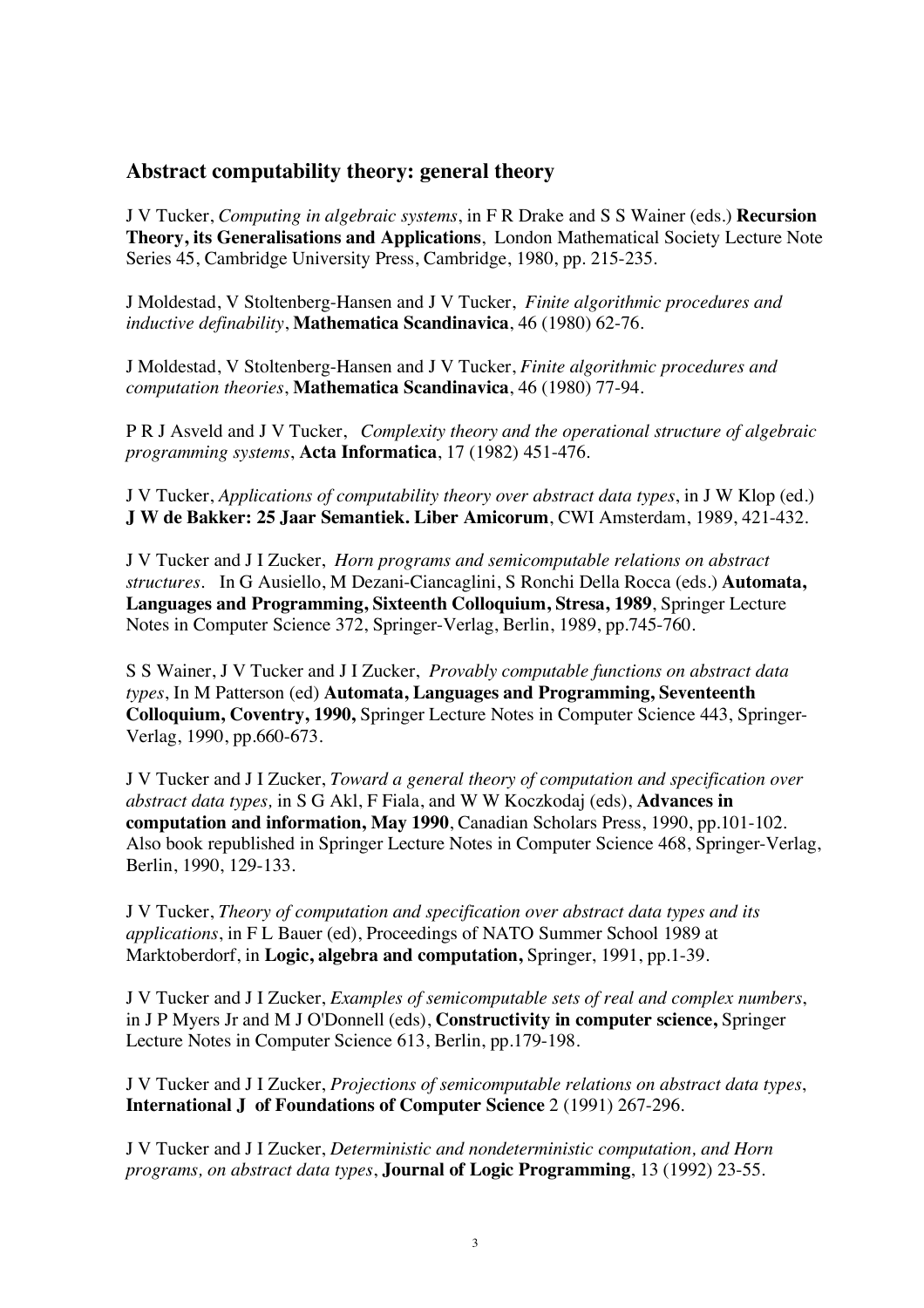J V Tucker and J I Zucker, *Theory of computation over stream algebras, and its applications*, in I M Havel and V Koubek (eds) **Mathematical Foundations of Computer Science 1992, 17th International Symposium, Prague**, Springer Lecture Notes in Computer Science 629, Berlin, 62-80.

J V Tucker and J I Zucker, *Provable computable selection functions on abstract structures,*  in P Aczel, H Simmons and S S Wainer (eds) **Proof theory**, Cambridge University Press, 1993, 277-306.

J V Tucker and J I Zucker, *Computable functions on stream algebras,* in H Schwichtenberg (ed)*,* Proceedings of NATO Advanced Study Institute, International Summer School 1993 at Marktoberdorf, in **Proof and Computation,** Springer, 1994, 341-382.

J V Tucker and J I Zucker, *Infinitary initial algebraic specifications for stream algebras,* in W Sieg, R Somer, C Talcott (editors), *Reflections on the foundations of mathematics: Essays in honour of Solomon Feferman*, Lecture Notes in Logic, volume 15, Association for Symbolic Logic, 2002, 234-253.

J V Tucker and J I Zucker, *Abstract computability and algebraic specification*, **ACM Transactions on Computational Logic**, 3 (2002), 279-333.

J V Tucker and J I Zucker, *Origins of our theory of computation on abstract data types at the Mathematical Centre, Amsterdam, 1979-80*, in F de Boor, M van der Heijden, P Klint, J Rutten (eds), **Liber Amicorum: Jaco de Bakker**, CWI Amsterdam, 2002, 197-221.

J V Tucker and J I Zucker, *Abstract versus concrete computability: The case of countable algebras*, in V Stoltenberg-Hansen and J Vaananen (eds) Logic Colloquium 03, Proceedings of Annual European Summer Meeting of Association for Symbolic Logic, Helsinki, 2003, Lecture Notes in Logic, Association for Symbolic Logic, 2006, 377-408.

# **Abstract computability theory: topological algebras**

J V Tucker and J I Zucker, *Computation by while programs on topological partial algebras,*  **Theoretical Computer Science**, 219 (1999) 379-421.

J V Tucker and J I Zucker, *Abstract versus concrete models of computation on partial metric algebras*, **ACM Transactions on Computational Logic**, 5 (4) (2004) 611-668.

J V Tucker and J I Zucker, *Computable total functions, universal algebraic specifications and dynamical systems*, **Journal of Algebraic and Logic Programming**, to appear.

J V Tucker and J I Zucker, *A network model of analogue computation over metric algebras*, S B Cooper, B Löwe, L Torenvliet (eds.), **New computational paradigms**, Proceedings of Computability in Europe, Amsterdam June 2005, Springer Lecture Notes 3526, 515-529.

J V Tucker and J I Zucker, *Computability of analogue networks*, **Theoretical Computer Science**, 371 (2007) 115-146.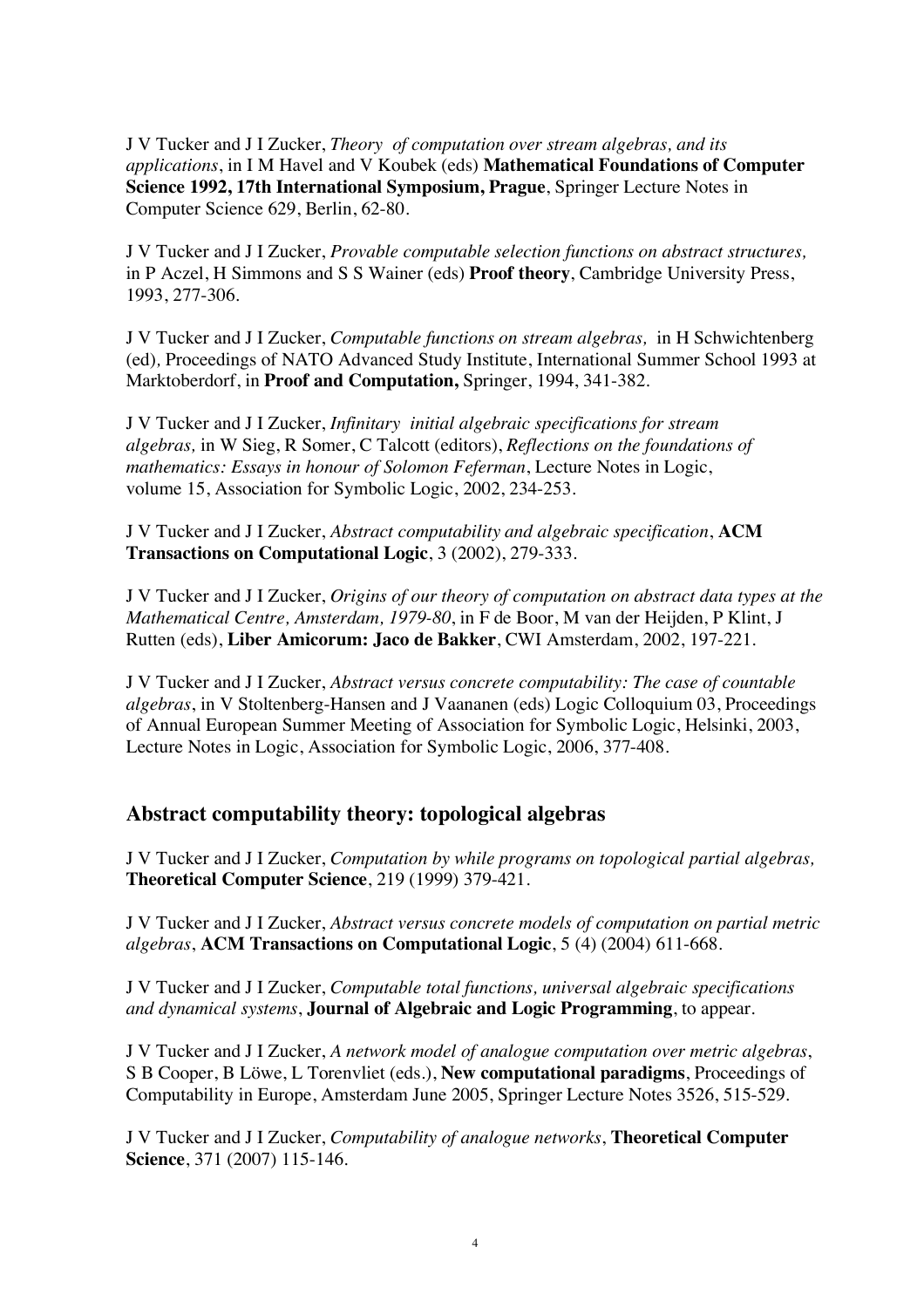J V Tucker and J I Zucker, *Continuity of operators on continuous and discrete time streams*, **Theoretical Computer Science,** 412 (2011) (28), 3378-3403. DOI:10.1016/j.tcs.2011.04.012

J V Tucker and J I Zucker, *Computability of operators on continuous and discrete time streams*, **Computability**, accepted.

See also **Books, Surveys** and **Domain Representability.**

# **Domain representability and concrete computability of topological data types**

V Stoltenberg-Hansen and J V Tucker, *Complete local rings as domains*, **Journal of Symbolic Logic**, 53 (1988) 603-624.

V Stoltenberg-Hansen and J V Tucker, *Algebraic equations and fixed-point equations in inverse limits*, **Theoretical Computer Science**, 87 (1991) 1-24.

V Stoltenberg-Hansen and J V Tucker, *Infinite systems of equations over inverse limits and infinite synchronous concurrent algorithms* in J W de Bakker, G Rozenberg, and W P de Roever (eds.) **Semantics - Foundations and applications**, Springer Lecture Notes in Computer Science 666, Springer Verlag, 1993, 531-562.

V Stoltenberg-Hansen and J V Tucker, *Concrete models of computation for topological algebras*, **Theoretical Computer Science**, 219 (1999) 347-378.

J Blanck, V Stoltenberg-Hansen and J V Tucker, *Streams, stream transformers and domain representations*, in B Möller and J V Tucker (editors), **Prospects for hardware foundations**, Springer Lecture Notes in Computer Science, Vol 1546, 1998, 27-68.

J Blanck, V Stoltenberg-Hansen and J V Tucker, *Domain representations of partial functions, with applications to spatial objects and constructive volume geometry,* **Theoretical Computer Science**, 284 (2002) 207-240.

See also **Surveys.**

#### **Physical measurement and computability**

E J Beggs and J V Tucker, *Embedding infinitely parallel computation in Newtonian kinematics*, **Applied Mathematics and Computation**, 178 (2006) 25-43.

E J Beggs and J V Tucker, *Can Newtonian systems, bounded in space, time, mass and energy compute all functions?*, **Theoretical Computer Science**, 371 (2007) 4-19.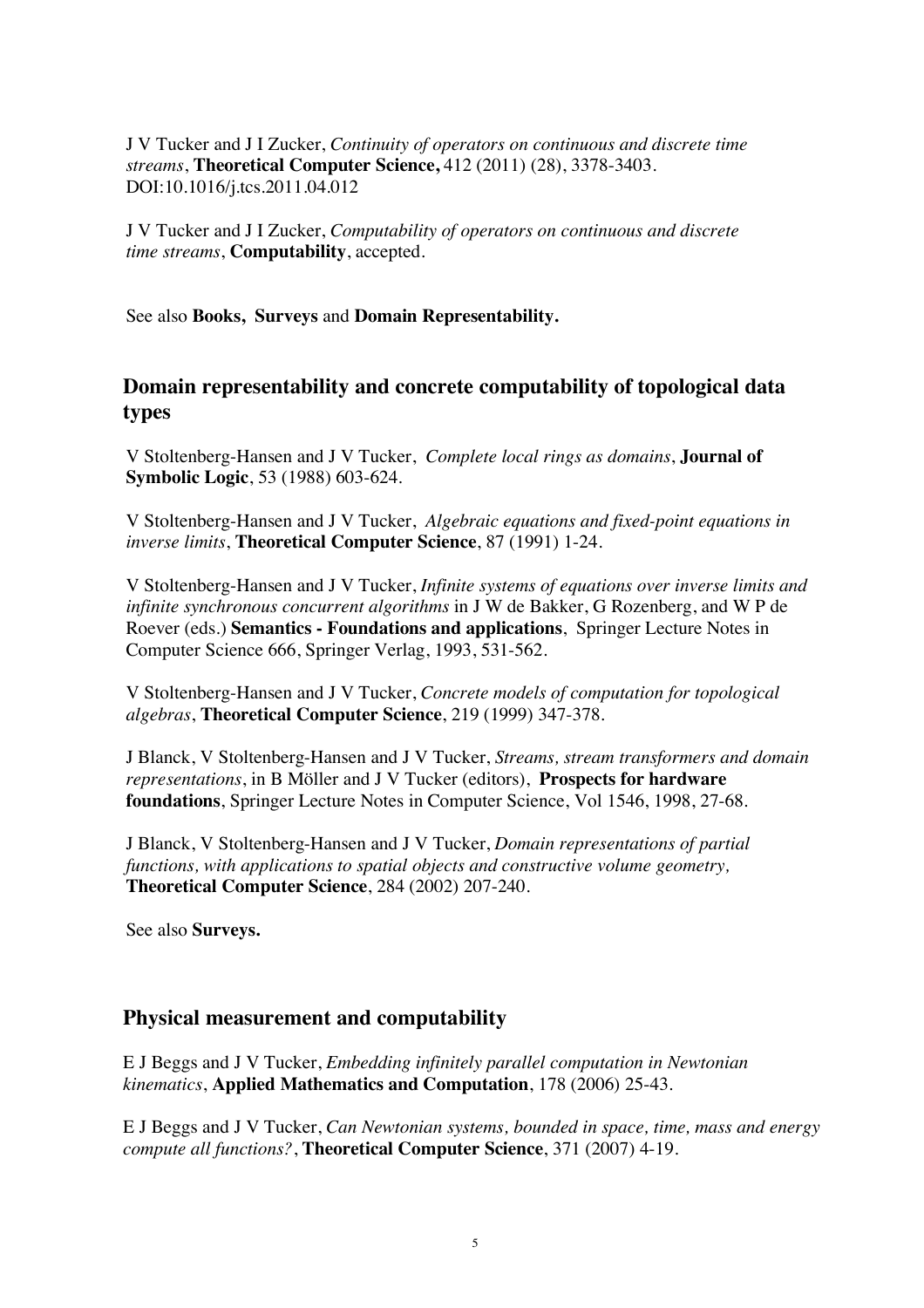E J Beggs, J F Costa, B Loff, and J V Tucker, *Computational complexity with experiments as oracles*, **Proceedings of the Royal Society Series A**, 464 (2008) 2777-2801.

E J Beggs, J F Costa, B Loff, and J V Tucker, *On the complexity of measurement in classical physics*, in **Theory and Applications of Models of Computation**, **Proceedings China,** Lecture Notes in Computer Science, Volume 4978, Springer, 2008, 20-30.

E J Beggs and J V Tucker, *Programming experimental procedures for Newtonian kinematic machines,* A. Beckmann, C. Dimitracopoulos, and B. Lowe (eds.): **Computability in Europe 2008**, Springer Lecture Notes in Computer Science, Volume 5028, Springer-Verlag, 2008, 52–66.

E J Beggs, J F Costa, B Loff and J V Tucker, *Oracles and advice as measurements,* C S Calude et al (eds.), **Unconventional Computing***,* **Proceedings 2008**, Springer Lecture Notes in Computer Science, Volume 5204, Springer-Verlag, 2008, 33-50.

E J Beggs and J V Tucker, *Computations via Newtonian and relativistic kinematic systems*, **Applied Mathematics and Computation**, 215 (2009) 1311-1322.

E J Beggs, J F Costa, B Loff, and J V Tucker, *Computational complexity with experiments as oracles. II. Upper bounds*, **Proceedings of the Royal Society Series A**, 465 (2009), 1453-1465.

E J Beggs, J F Costa, and J V Tucker, *Unifying science through computation: Reflections on computability and physics*, Chapter 4 in Olga Pombo, Juan Manuel Torres, John Symons, Shahid Rahman (eds.), **Special Sciences and the Unity of Science. Essays in Honour of Otto Neurath**, Series: Logic, Epistemology, and the Unity of Science, Volume 24, Springer, 2012, 53-88.

E J Beggs, J F Costa, and J V Tucker, *Computational models of measurement and Hempel's axiomatization*, A Carsetti (ed.), **Causality, meaningful complexity and embodied cognition**, Theory and Decision Library, A 46, Springer-Verlag, 2010, 155-183. DOI 10.1007/978-90-481-3529\_9.

E J Beggs, J F Costa, and J V Tucker, *Physical Experiments as Oracles*, **Bulletin of the European Association for Theoretical Computer Science**, Volume 97, 137- 151, February 2009.

E J Beggs, J F Costa, and J V Tucker, *Physical oracles: the Turing machine and the Wheatstone bridge*, **Studia Logica**, 95 (2010) 279-300. DOI: 10.1007/s11225-010- 9254-6

E J Beggs, J F Costa and J V Tucker, *Limits to measurement in experiments governed by algorithms*, **Mathematical Structures in Computer Science**, 20 (2010) 1019-1050. DOI: 10.1017/S0960129510000356

E.J. Beggs, J.F. Costa & J.V. Tucker, *Axiomatising physical experiments as oracles to algorithms*, **Philosophical Transactions of the Royal Society A** 28 (2012) 370, 3359-3384. doi:10.1098/rsta.2011.0427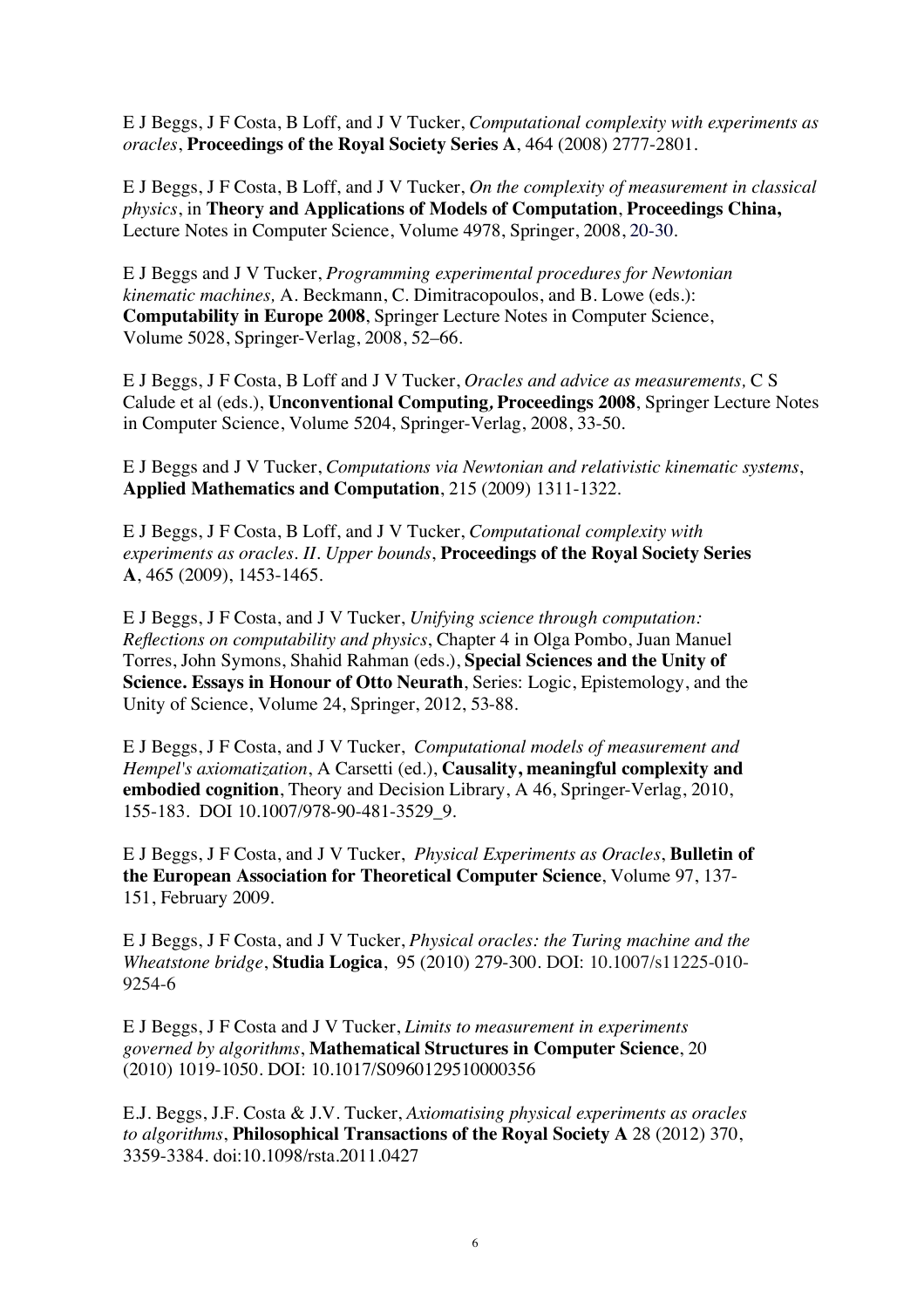# **Algebraic specification of data types: computable implementations**

J A Bergstra and J V Tucker, *On the adequacy of finite equational methods for data type specification*, **ACM-SIGPLAN Notices**, 14.11 (1979) 13-18.

J A Bergstra and J V Tucker, *A natural data type with a finite equational final semantics specification but no effective equational initial semantics specification*, **Bulletin of the European Association for Theoretical Computer Science**, 11 (1980) 23-33.

J A Bergstra and J V Tucker, *A characterisation of computable data types by means of a finite equational specification method*, in J W de Bakker and J van Leeuwen (eds.) **Automata, Languages and Programming, Seventh Colloquium, Noordwijkerhout, 1980**, Springer Lecture Notes in Computer Science 81, Springer-Verlag, Berlin, 1980, pp. 76-90.

J A Bergstra, M Broy, J V Tucker and M Wirsing, *On the power of algebraic specifications*, in J Gruska and M Chytil (eds.) **Mathematical Foundations of Computer Science 1981, Proceedings Strbske Pleso, Czechoslovakia**, Springer Lecture Notes in Computer Science 118, Springer-Verlag, Berlin, 1981, pp. 192-204.

J A Bergstra and J V Tucker, *The completeness of the algebraic specification methods for data types*, **Information and Control**, 54 (1982) 186-200.

J A Bergstra and J V Tucker, *Initial and final algebra semantics for data type specifications: two characterisation theorems*, **Society for Industrial and Applied Mathematics (SIAM) Journal on Computing**, 12 (1983) 366-387.

J A Bergstra and J V Tucker, *Algebraic specifications of computable and semicomputable data types*, **Theoretical Computer Science**, 50 (1987) 137-181.

J Derrick and J V Tucker, *Logic programming and abstract data types*, in **Proceedings of 1988 UK IT Conference**, held under the auspices of the Information Engineering Directorate of the DTI, IEE, 217-219.

J A Bergstra and J V Tucker, *Equational specifications for computable data types: 6 hidden functions suffice and other sufficiency bounds*, in J V Tucker and K Meinke (eds.), **Many sorted logic and its applications**, J Wiley & Sons, 1993, pp.89-102.

J A Bergstra and J V Tucker, *On bounds for the specification of finite data types by means of equations and conditional equations*,in J V Tucker and K Meinke (eds.), **Many sorted logic and its applications**, J Wiley & Sons, 1993, pp.103-122.

J A Bergstra and J V Tucker, *Equational specifications, complete term rewriting systems, and computable and semicomputable algebras*, **Journal of ACM**, 42 (1995) 1194-1230.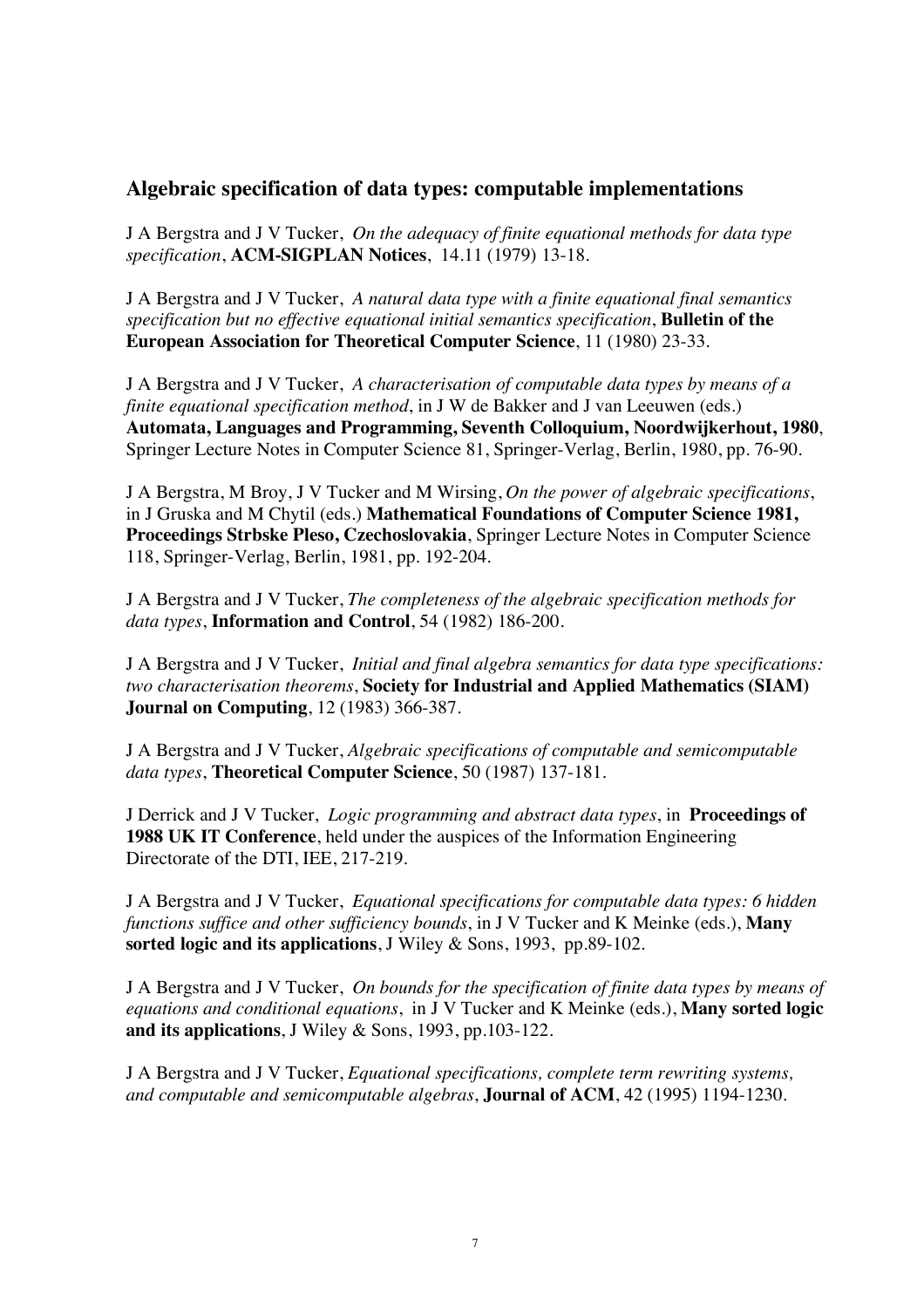See also **Books**, **Surveys** and **Computable Algebra**.

# **Algebraic specification of data types: examples**

J A Bergstra and J V Tucker, *The data type variety of stack algebras,* in H Barendregt, M Bezem and J W Klop (eds.), **Dirk van Dalen Festschrift**, Department of Philosophy, University of Utrecht, 1993, pp.9-40. Revised version in **Annals of Pure and Applied Logic,** 73 (1995) 11-36.

K Stephenson, J V Tucker and D Rees, *The algebraic structure of interfaces,* **Science of Computer Programming**, 49 (2003) 47-88.

J A Bergstra and J V Tucker, *The rational numbers as an abstract data type*, **Journal ACM**, 54, 2, Article 7 (April 2007) 25 pages.

J A Bergstra and J V Tucker, *Elementary algebraic specifications of the rational complex numbers*, K Futatsugi et al, *Algebra, meaning and computation. Goguen Festschrift*, Springer Lecture Notes in Computer Science, vol. 4060, Springer 2006, 459-475.

J A Bergstra and J V Tucker, *Division safe calculation in totalised fields*, **Theory of computing systems**, 43 (Numbers 3-4) (2008) 410-424. DOI: 10.1007/s00224-007-9035-4.

J A Bergstra, Y Hirshfeld and J V Tucker, *Meadows and the equational specification of division*, **Theoretical Computer Science** 410 (2009) 1261-1271.

K Johnson and J V Tucker*, Algebraic specifications of computing as a service with applications to cost analysis*, Proceedings 5th IEEE/ACM International Conference on **Utility and Cloud Computing** Chicago, Illinois, USA, November 5-8, 2012, IEEE Computer Society, USA, 143 – 150. DOI: 10.1109/UCC.2012.46

K Johnson and J V Tucker*, The data type of spatial objects,* **Formal aspects of computing,** 25 (2013) 189-218. DOI: 10.1007/s00165-011-0182-7

Unpublished Report

J A Bergstra and J V Tucker, *The inescapable stack: an exercise in algebraic specification with total functions*, Centre for Theoretical Computer Science Report 13.88, University of Leeds, 1988, (32pp). Also Programming Research Group, University of Amsterdam, Report P8804, 1988, and second revised edition P8804b, 1990.

#### **Logical foundations of program verification**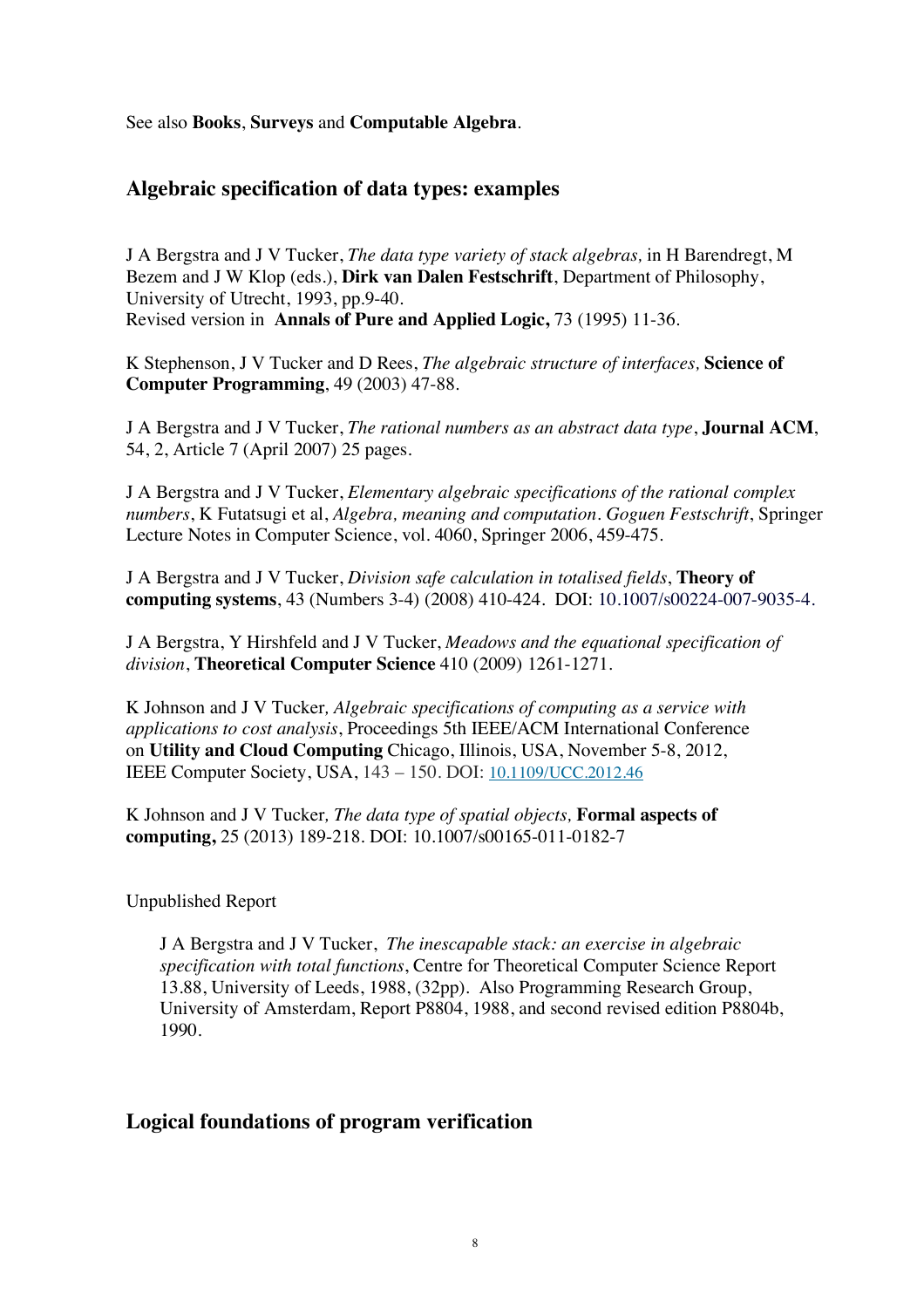J A Bergstra and J V Tucker, *Algebraically specified programming systems and Hoare's logic*, in S Even and O Kariv (eds.) **Automata, Languages and Programming, Eighth Colloquium, Acre, 1981**, Springer Lecture Notes in Computer Science 115, Springer-Verlag, Berlin, 1981, pp. 348-362.

J A Bergstra, J V Tucker and J. Tiuryn, *Floyd's principle, correctness theories and program equivalence*, **Theoretical Computer Science**, 17 (1982) 113-149.

J A Bergstra and J V Tucker, *Some natural structures which fail to possess a sound and decidable Hoare-like logic for their while-programs*, **Theoretical Computer Science** 17 (1982) 303-315.

J A Bergstra and J V Tucker, *Expressiveness and the completeness of Hoare's logic*, **Journal Computer and System Sciences**, 25 (1982) 267-284.

J A Bergstra and J V Tucker, *The refinement of specifications and the stability of Hoare's logic*, in D Kozen (ed.) **Logics of Programs**, Springer Lecture Notes in Computer Science 131, Springer-Verlag, Berlin, 1982, pp. 24-36.

J A Bergstra and J V Tucker, *Two theorems about the completeness of Hoare's logic*, **Information Processing Letters**, 15.4 (1982) 143-149.

J A Bergstra and J V Tucker, *Hoare's logic and Peano's arithmetic*, **Theoretical Computer Science**, 22 (1983) 265-284.

J A Bergstra and J V Tucker, *Hoare's logic for programming languages with two data types*, **Theoretical Computer Science**, 28 (1984) 215-221.

J A Bergstra and J V Tucker, *The axiomatic semantics of programs based on Hoare's logic*, **Acta Informatica**, 21 (1984) 293-320.

See also **Books** and **Surveys.**

#### **Process algebra**

J A Bergstra and J V Tucker, *Top-down design and the algebra of communicating processes*, **Science of Computer Programming**, 5 (1985) 171-199.

J A Bergstra, J W Klop and J V Tucker, *Process algebra with asynchronous communication mechanisms*, in S D Brookes, A W Roscoe and G Winskel (eds.) **Seminar on Concurrency**, Springer Lecture Notes in Computer Science 197, Berlin 1985, pp. 76-95.

J A Bergstra, J-W Klop and J V Tucker, *Algebraic tools for system construction*, in E Clarke and D Kozen (eds.) **Logics of Programs**, Springer Lecture Notes in Computer Science 164, Springer-Verlag, Berlin, 1985, pp. 34-44.

#### See **Domains.**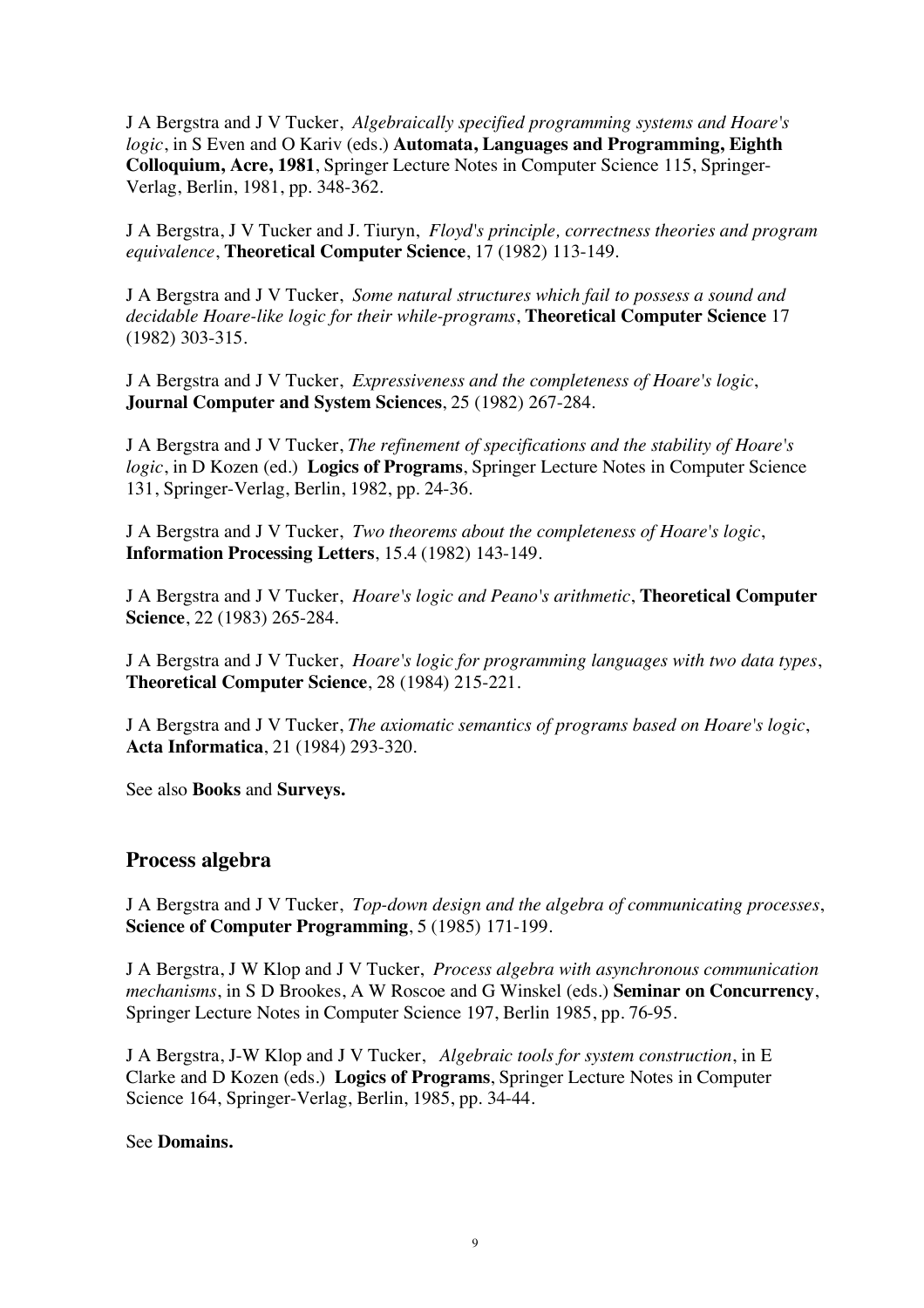# **Synchronous concurrent algorithms and hardware**

B C Thompson and J V Tucker, *Theoretical considerations in algorithm design*, in R A Earnshaw (ed.) **Fundamental Algorithms for Computer Graphics**, Springer, Heidelberg 1985, pp. 855-878.

A R Martin and J V Tucker, *Concurrent assignment representation of synchronous systems*, in J W de Bakker, A J Nijman and P C Treleaven (eds.) **PARLE: Parallel architectures and languages Europe. Vol II: Parallel languages**, Springer Lecture Notes in Computer Science 259, Springer-Verlag, 1987, pp. 369-386. A revised version of this paper appeared in **Parallel Computing**, 9 (1988-89) 227-256.

S M Eker and J V Tucker, *Specification, derivation and verification of concurrent line drawing algorithms and architectures*, in R A Earnshaw (ed.) **Theoretical foundations of computer graphics and CAD**, Springer-Verlag, Heidelberg, 1988, pp. 449-516.

K Meinke and J V Tucker, *Scope and limits of synchronous concurrent computation*, in F H Vogt (ed) **Concurrency `88**, Springer Lecture Notes in Computer Science 335, Springer-Verlag, 163-180.

B C Thompson and J V Tucker, *A parallel deterministic language and its application to synchronous concurrent algorithms*, in **Proceedings of 1988 UK IT Conference**, held under the auspices of the Information Engineering Directorate of the Department of Trade and Industry (DTI), Institute of Electrical Engineers (IEE), 228-231.

N A Harman and J V Tucker, *Formal specifications and the design of verifiable computers*, in **Proceedings of 1988 UK IT Conference**, held under the auspices of the Information Engineering Directorate of the DTI, IEE, 500-503.

S M Eker and J V Tucker, *Specification and verification of synchronous concurrent algorithms: a case study of the Pixel Planes architecture*, in P M Dew, R A Earnshaw, and T R Heywood (eds), **Parallel processing for computer vision and display**, Addison- Wesley, 1989, pp.16-49.

S M Eker and J V Tucker, *Tools for the development of rasterisation algorithms.* In R A Earnshaw and B Wyvill (eds) **New Advances in Computer Graphics, Proceedings of Computer Graphics International '89**, Springer Verlag, Tokyo, 1989, pp.53-89.

N A Harman and J V Tucker, *The formal specification of a digital correlator I : User specification process*, in K McEvoy and J V Tucker (eds), **Theoretical foundations of VLSI design**, Cambridge University Press, 1990, pp.161-262.

P M Dew, E S King, J V Tucker and A Williams, *The prioritizer experiment: estimation and measurement of computation time in VLSI*, in K McEvoy and J V Tucker (eds), **Theoretical foundations of VLSI design**, Cambridge University Press, 1990, pp.347-401.

K M Hobley, B C Thompson and J V Tucker, *Specification and verification of synchronous concurrent algorithms: a case study of a convolution algorithm*, in G Milne (ed.) **The fusion**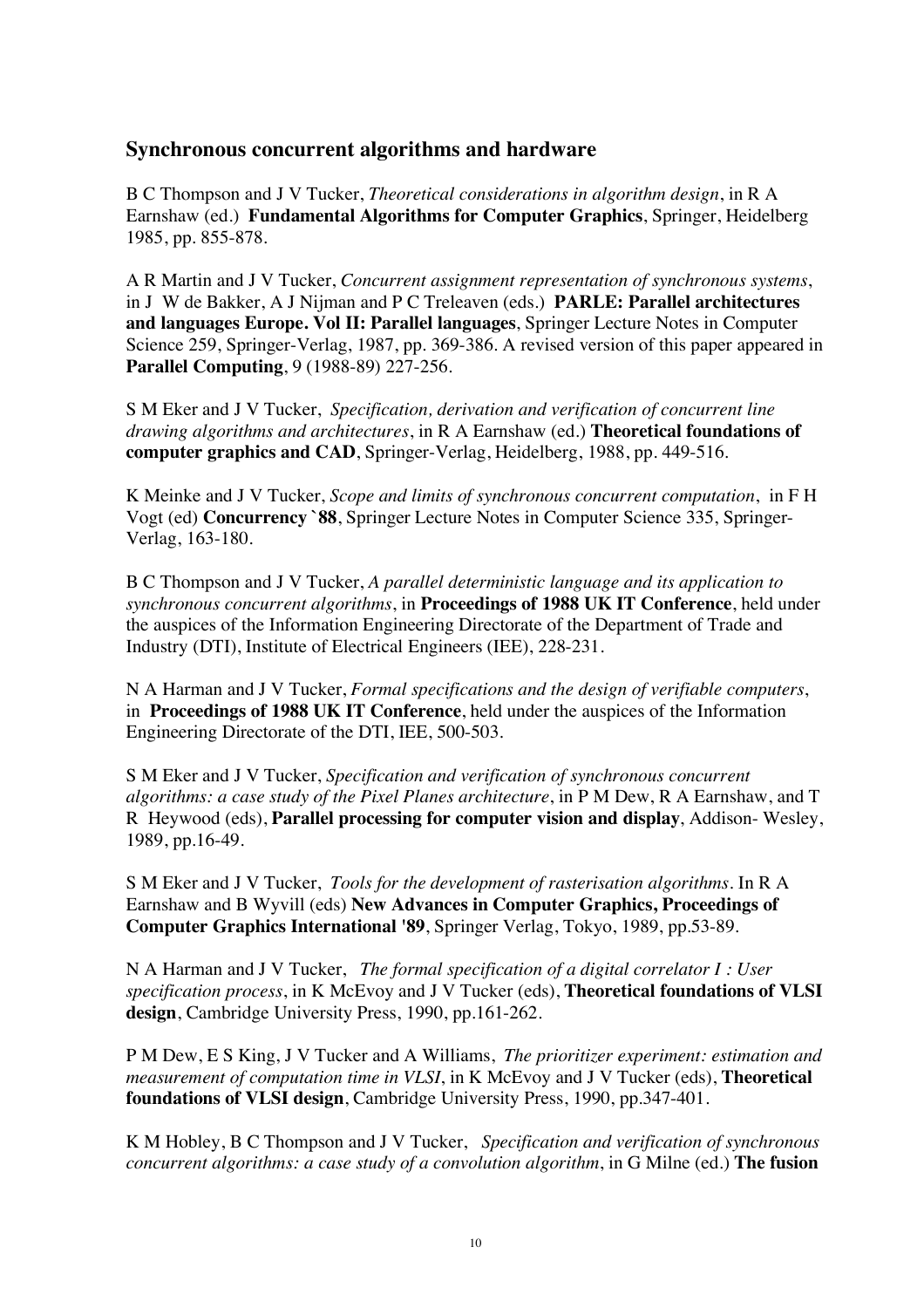**of hardware design and verification** (Proceedings of IFIP Working Group 10.2 Working Conference) North-Holland, pp.347-374.

N A Harman and J V Tucker, *Clocks, retimings, and the formal specification of a UART*, in G Milne (ed) **The fusion of hardware design and verification** (Proceedings of IFIP Working Group 10.2 Working Conference), North-Holland, pp.375-396.

S M Eker, V Stavridou and J V Tucker, *Verification of synchronous concurrent algorithms using OBJ3. A case study of the Pixel Planes architecture,* In G Jones and M Sheeran (eds) **Designing Correct Circuits**, Springer, 1991, pp.231-252.

N.A. Harman and J V Tucker, *Consistent refinements of specifications for digital systems*, in: P Prinetto and P Camurati (eds.) Proceedings of ESPRIT BRA CHARME Advanced Research Worksop on **Correct hardware design methodologies**, Elsevier, Amsterdam, 1991, pp.281-304.

B McConnell and J V Tucker, *Infinite synchronous concurrent algorithms: the specification and verification of a hardware stack*, in F L Bauer, W Brauer, H Schwichtenberg (eds), Proceedings of NATO Summer School 1991 at Marktoberdorf, in **Logic and algebra of specification,** Springer, 1993, 321-375.

N A Harman and J V Tucker, *Algebraic models computers and the correctness of micro processors,* in G J Milne and L Pierre (ed.), **Correct hardware design and verification methods** (Proceedings of IFIP Working Group 10.2, May 1993), Springer Lecture Notes in Computer Science 683, Berlin, 1993, 92-108.

K Hobley and J V Tucker, *Clocks, retimings and the transformation of synchronous concurrent algorithms*. in G Megson (ed), **Transformational approaches to systolic design**, Chapman Hall, 1994, pp.99-132.

N A Harman and J V Tucker, *Algebraic models of microprocessors: architecture and organisation*, **Acta Informatica**, 33 (1996) 421-456.

N A Harman and J V Tucker, *Algebraic models of microprocessors: the verification of a simple computer*, in V Stavridou (ed) **Mathematics for dependable systems II**, Proceedings of the Second IMA Conference, Oxford University Press, 1997, 135-169.

B C Thompson, J V Tucker and J I Zucker, *Unifying computers and dynamical systems using the theory of synchronous concurrent algorithms*, **Applied Mathematics and Computation**, 215 (2009) 1386-1403.

Unpublished Notes and Reports

J Derrick, G Lajos and J V Tucker, *Specification and verification of synchronous concurrent algoithms using the Nuprl proof development system,* Leeds, 1989.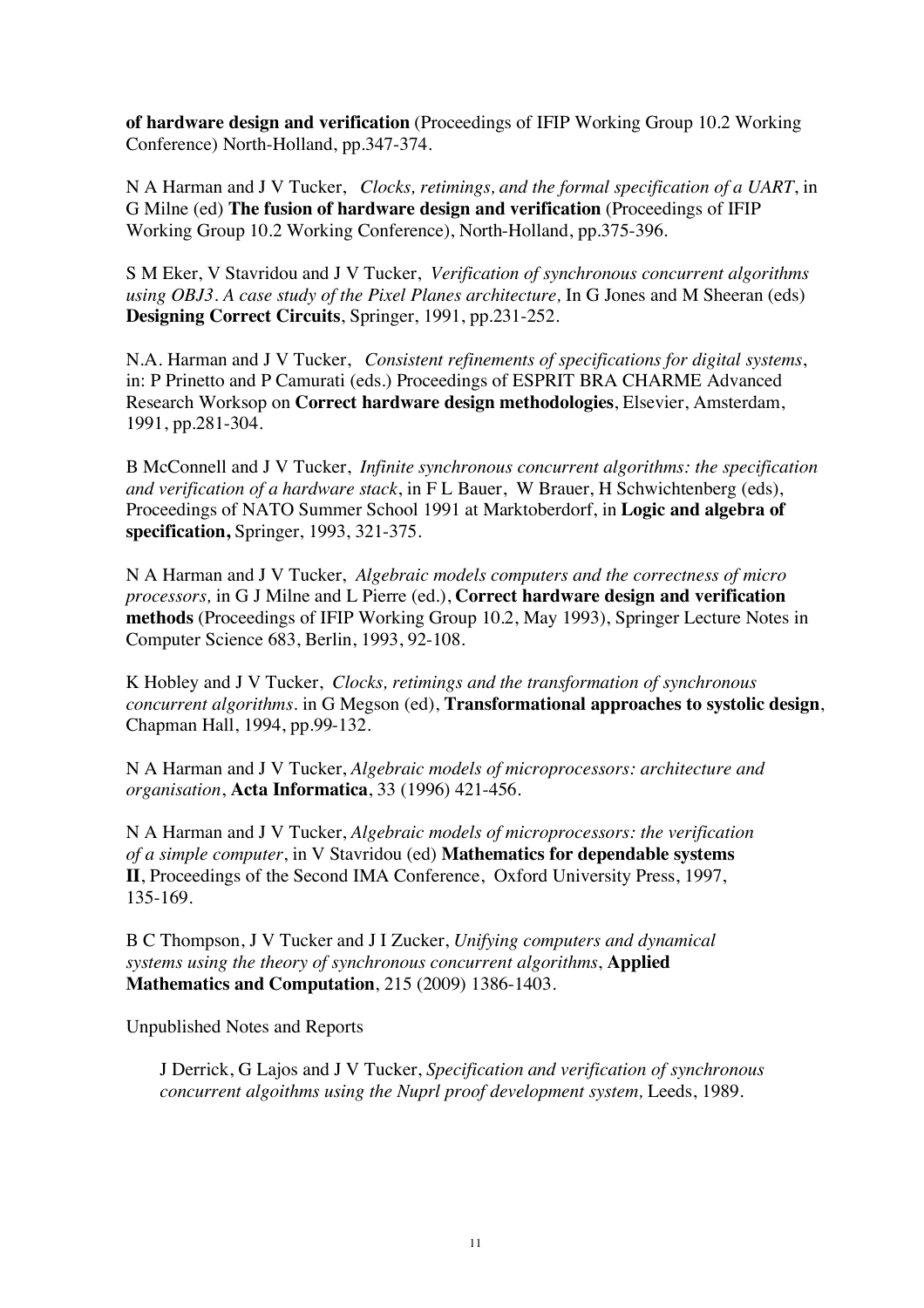B C Thompson and J V Tucker, *Equational specification of synchronous concurrent algorithms and architectures*, Computer Division Research Report CSR 9-91, University College of Swansea, 1991. Second Edition 1994.

See also **Books**, **Surveys** and **Lecture Notes.**

# **Synchronous concurrent algorithms and dynamical systems**

A V Holden, B C Thompson and J V Tucker, *The computational structure of neural systems*, in A V Holden and V I Kryukov (eds.) **Neurocomputers and attention. I: Neurobiology, synchronisation and chaos,** Manchester University Press, 1990, pp.223-240.

A V Holden, B C Thompson and J V Tucker, *Can excitable media be considered as computational systems?* in A V Holden, M Markus, H G Othmer (eds.) **Nonlinear wave processes in excitable media,** Plenum, New York, 1990, pp. 509-516. A revised version appears in **Physica D** 49 (1991) 240-246. The revised version is reprinted in Harry L Swinney and Valentin I Krinsky (eds.) **Waves and patterns in chemical and biological media**, MIT/North Holland, pp.240-246.

A V Holden, B C Thompson, J V Tucker, D Withington, and H Zhang), *Theoretical framework for synchronisation, coherence and chaos in real and simulated neural networks,*  in J G Taylor, E R Caianiello, R H Cotterill, and J W Clark (ed.), **Neural network dynamics**, Perspectives in Neural Computing, Springer-Verlag, 1992, pp.155-169.

A V Holden, J V Tucker, H Zhang and M Poole, *Coupled map lattices as computational systems,* **American Institute of Physics - Chaos** 2 (1992), 367-376.

A V Holden, J V Tucker, M Poole and H Zhang, *Characterising the synchronisation of a CML neural computing system*, **Chaos, Solitons and Fractals**, 4 (1994) 2249-2268.

A V Holden, J V Tucker and M Poole, *Reconstructing the heart,* **Chaos, Solitons and Fractals**, 5 (1995), 691-704.

A V Holden, M Poole and J V Tucker, *Theoretical framework for analysis and synthesis of networks of neurones,* in R Moreno-Diaz and J Mira-Mira (eds), **Brain processes, theories and models**, MIT Press, 1996, 320-329.

A V Holden, M Poole and J V Tucker, *An algorithmic model of the mammalian heart: propogation, vulnerability, reentry and fibrillation,* **International J of Bifurcation and Chaos,** 6 (1996) 1623-1635.

M J Poole, J V Tucker and A V Holden, *Hierarchies of spatially extended systems and synchronous concurrent algorithms,* in B Möller and J V Tucker (editors), **Prospects for hardware foundations**, Springer Lecture Notes in Computer Science Vol 1546, 1998, 184- 235.

M J Poole, J V Tucker and A V Holden,, *Hierarchical reconstructions of cardiac tissue,* **Chaos, Solitons and Fractals**, 13 (2002) 1581-1612.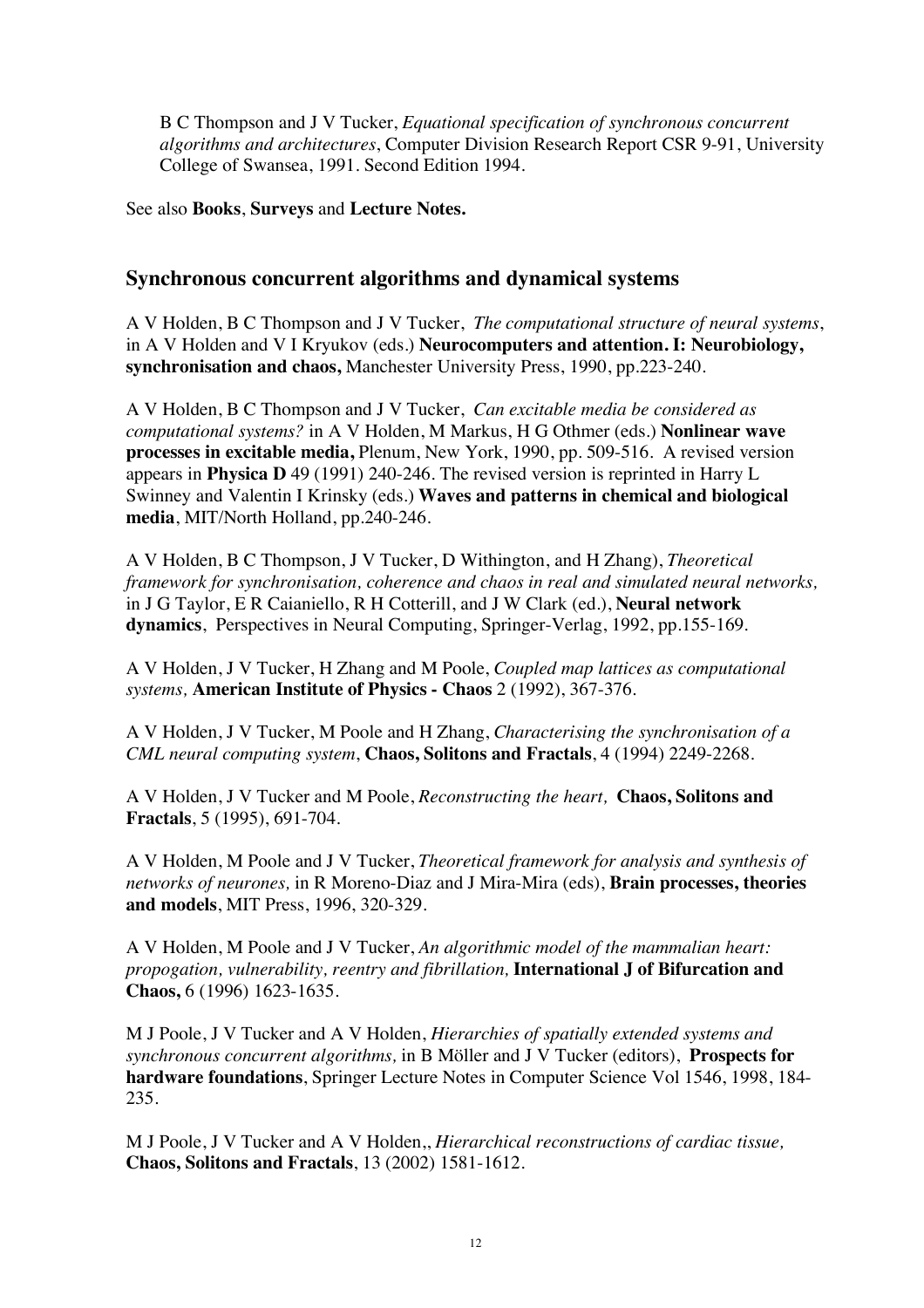# **Volume Graphics**

M Chen J V Tucker and A Leu, *Constructive representations of volumetric environments*, M Chen, A Kaufman and R Yagel (eds), **Volume graphics**, Springer Verlag, 2000, 97-117.

M Chen and J V Tucker, *Constructive volume geometry*, **Computer Graphics Forum**, 19 (2000) 281-293.

M Chen, R H Clayton, A V Holden, and J V Tucker, Constructive volume geometry applied to visualisation of cardiac anatomy and electrophysiology, **International J of Bifurcation and Chaos,** 13 (12) 2003, 3591-3604.

Min Chen, R Clayton, A V Holden and J V Tucker, *Visualising Cardiac Anatomy Using Constructive Volume Geometry*, Lecture Notes in Computer Science, Volume 2674 , Springer-Verlag, 2003, pp 30 – 38.

D P Clark, Min Chen and J V Tucker, *Automatic Program Translation - A Third Way,* IEEE 6th International Symposium on **Multimedia Software Engineering**, Miami, FL, USA, December 2004, IEEE Computer Society Press, to appear.

#### Unpublished Report

M Chen and J V Tucker, Constructive volume geometry, Technical report, Department of Computer Science, University of Wales Swansea, 1998.

See also **Domains** and **Synchronous Concurrent Algorithms and Hardwareb**.

#### **History of science and technology**

T E Rihll and J V Tucker, *Greek Engineering. The Case of Eupalinos' Tunnel*, in A Powell (ed), **The Greek world**, Routledge, 1995, 402-431.

T E Rihll and J V Tucker, *Practice makes perfect: processing materials in Classical Athens,*  in C Tuplin and TE Rihll (ed), **Science and mathematics in ancient Greek culture**, Oxford University Press, 2002, 274-305.

J V. Tucker, *Robert Recorde and the History of Computing*, Foreword to Jack Williams, **Robert Recorde**, Springer, 2011, pp.v-xi.

J V Tucker, *Robert Recorde: data, computation and the Tudor knowledge economy*, G Roberts and F Smith (ed), **Robert Recorde: Life and Work**, University of Wales Press, 2012, 165-187.